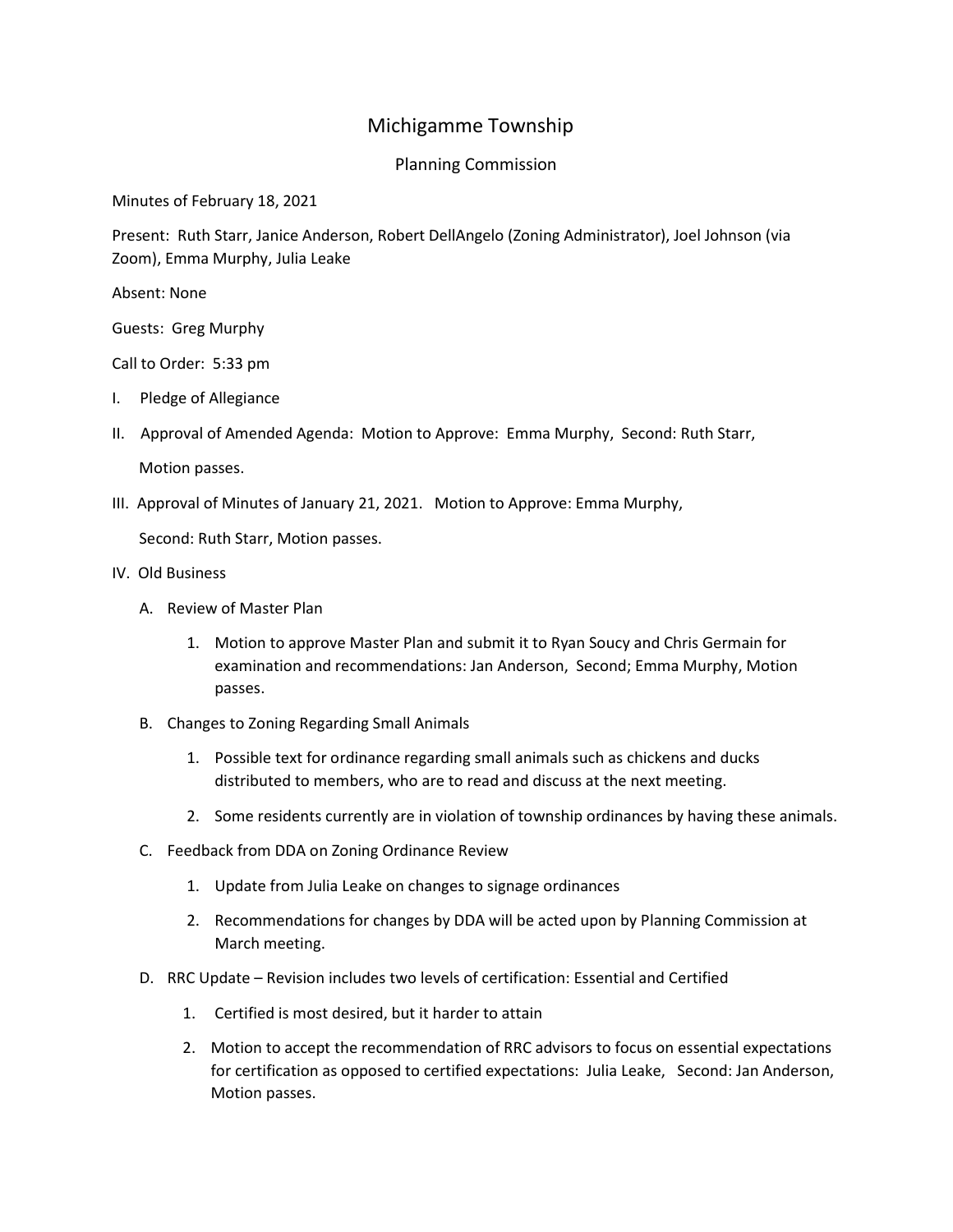- 3. It is always possible to increase certification at the next level.
- E. Progress Report on Legislative Letter
	- 1. Julia and Jan will review the proposed legislation regarding Vacation Home Rentals that didn't make it out of committee.
	- 2. A letter will be sent to Representative Cambensy and Senator McBroom outlining our concerns regarding such legislation of it should be forwarded again.
- F. Marquette County Road Commission Letter
	- 1. A letter regarding the gazebo and right-of-way has been received from the Marquette County Road Commission
	- 2. Motion to acknowledge receipt of the letter and to forward the letter to the Michigamme Township Board: Jan Anderson, Second: Emma Murphy, Motion passes.
- G. Planning Commission to receive a corrected copy of color-coded zoning map.
- H. High Speed Internet Update Within the next 5 years Michigamme Township should receive high speed internet through fiberoptic cables via a Consortium of AEG and Heron Broadband Inc

## V. New Business

- A. Grant Submission to the DNR for Tennis and Basketball Court Resurfacing
	- 1. Public Hearing on grant details to occur before the next Township Board meeting.
	- 2. Public announcement of hearing to be submitted to newspaper.
	- 3. Michigamme Township Board needs to approve the grant submission before it is turned in.
	- 4. Robert DellAngelo and Jan Anderson will work on writing the grant.
- B. Planning Functions Going Forward
	- 1. RRC and Revision of Zoning/Master Plan likely to take longer than expected.
	- 2. Robert DellAngelo wishes to be done.
	- 3. New Zoning Administrator and Planner need to be hired.
- C. Riparian Rights
	- 1. Non-resident of Michigamme Township wishing to anchor a 25-foot sailboat offshore.
	- 2. Problems with Riparian Rights----not legal to do it.
- D. New Zoning Permits James DesRocher requests permission for land split
	- 1. Motion to grant permission with the condition that the lake lot is acknowledged to be unbuildable: Jan Anderson, Second: Emma Murphy, Motion passes.